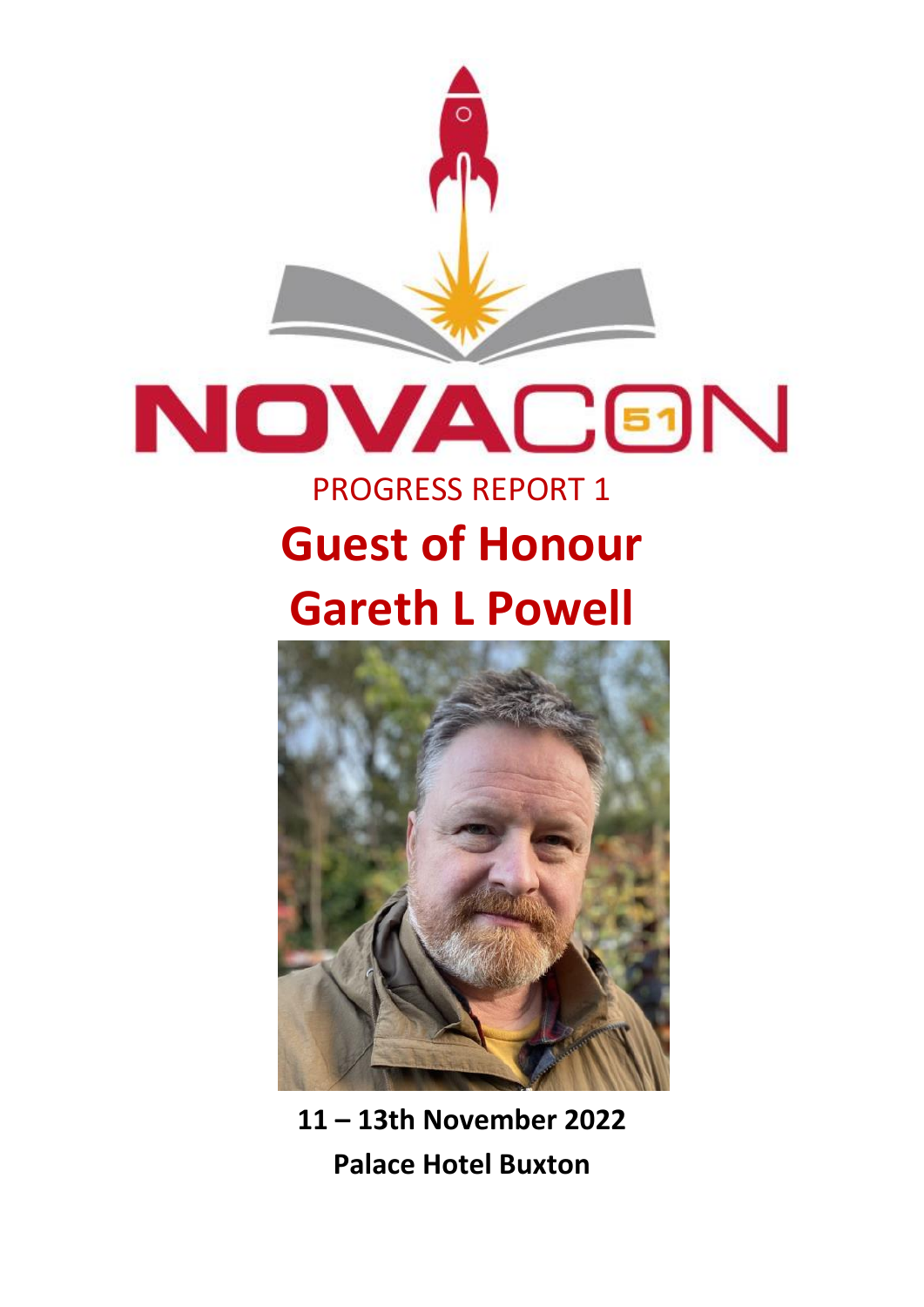#### **COMMITTEE**

**Chair:** Carol Goodwin *chair@novacon.uk*

**Hotel Liaison:** Steve Lawson (and Carol Goodwin) *Hotel\_liaison@novacon.uk*

**Memberships & Hotel Booking:** Steve Lawson *membership@novacon.uk*

> **Treasurer:** Steve Lawson *treasurer@novacon.uk*

**Publications:** Carol Goodwin *publications@novacon.uk*

> **Website:** John Harvey *website@novacon.uk*

**Programme:** Helena McCallum *programme@novacon.uk*

**Social Media:** Phoenix Alexander *socialmedia@novacon.uk*

> **Secretary:** Helena Bowles *secretary@novacon.uk*

**Art Show:** Serena Culfeather & John Wilson *artshow@novacon.uk*

**Art ShowLogo/Website:** Alex Storer *blog@novacon.uk*

#### **STAFF**

**Dealer Bookings:** Tony Berry *dealer\_booking@novacon.uk*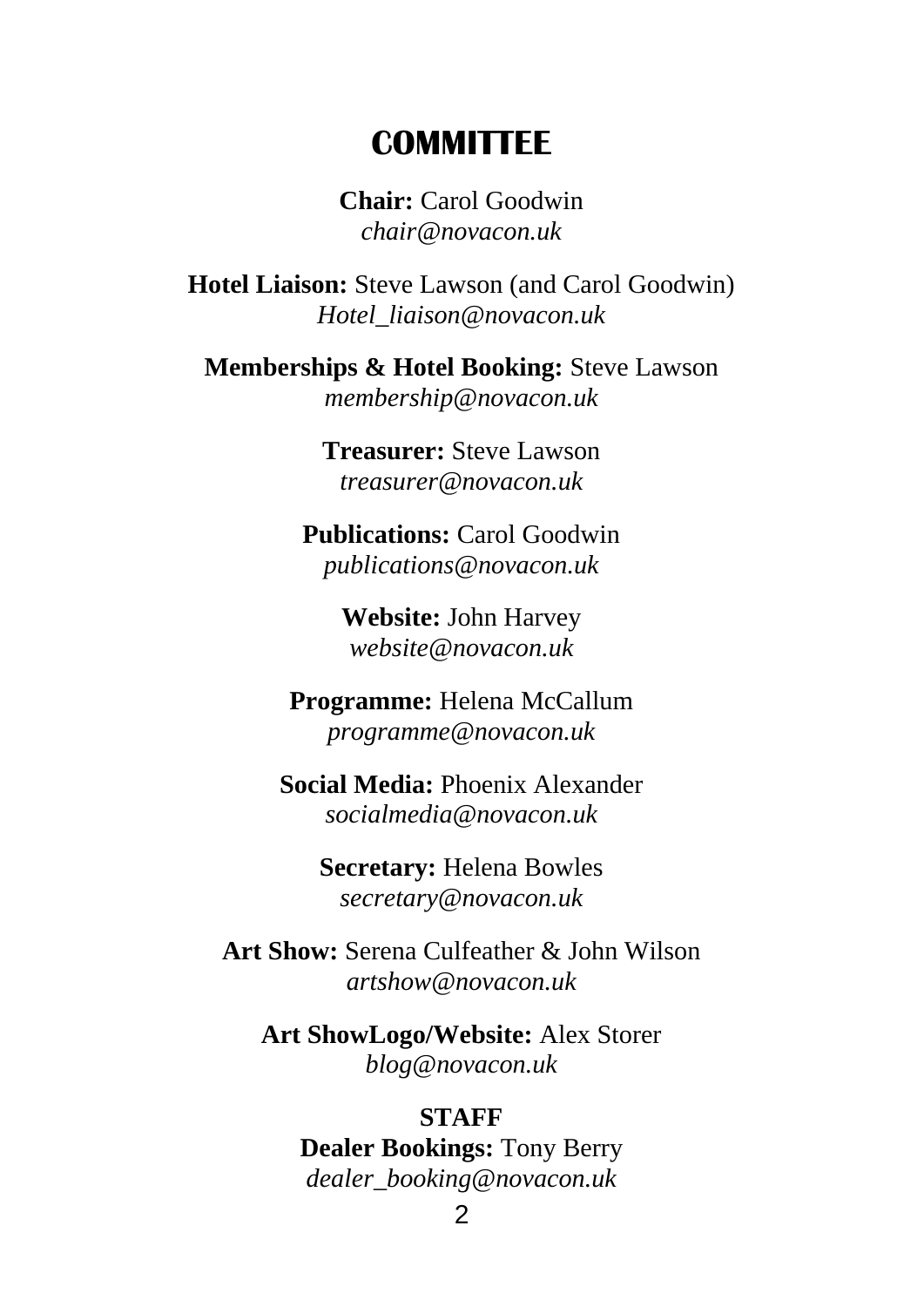## **A WORD FROM OUR CHAIR**

So, after the highs of Novacon 50 (which some doubted would ever happen due to Covid) with our three outstanding Guests of Honour, here we are plotting the next one, **Novacon 51**.

We will be returning to the Buxton Palace again this year, and we are pleased to announce that they have held the room rates to



Learning Curve for new Chair – current position somewhere between 2 and 3!

last year's prices. It is a picturesque location with facilities such as bars, restaurants, supermarkets etc all within a short walking distance. Last year was a learning curve for both the hotel and the convention, and though mostly positive there were a few issues. However, the hotel is keen to have us back and to build on last year, and are listening to our concerns.

There have been some changes on the Committee this year, with new members who bring different skills and ideas to the mix, but we still have the knowledge and experience of some of the longer-standing members to rely on.

I would like to welcome the new committee members. Firstly, **Helena McCallum** who will be running Programme. Helena (aka Adela Terrell) is a long-standing fan and has conrunning experience including Eastercons and Lazlar Lyricon. We also say hello to **Phoenix Alexander** who will be running our social media. Phoenix is the Science Fictions Collection Librarian at Liverpool University and is also an author with stories published in *Black Static, Beneath Ceaseless Skies* and *Escape*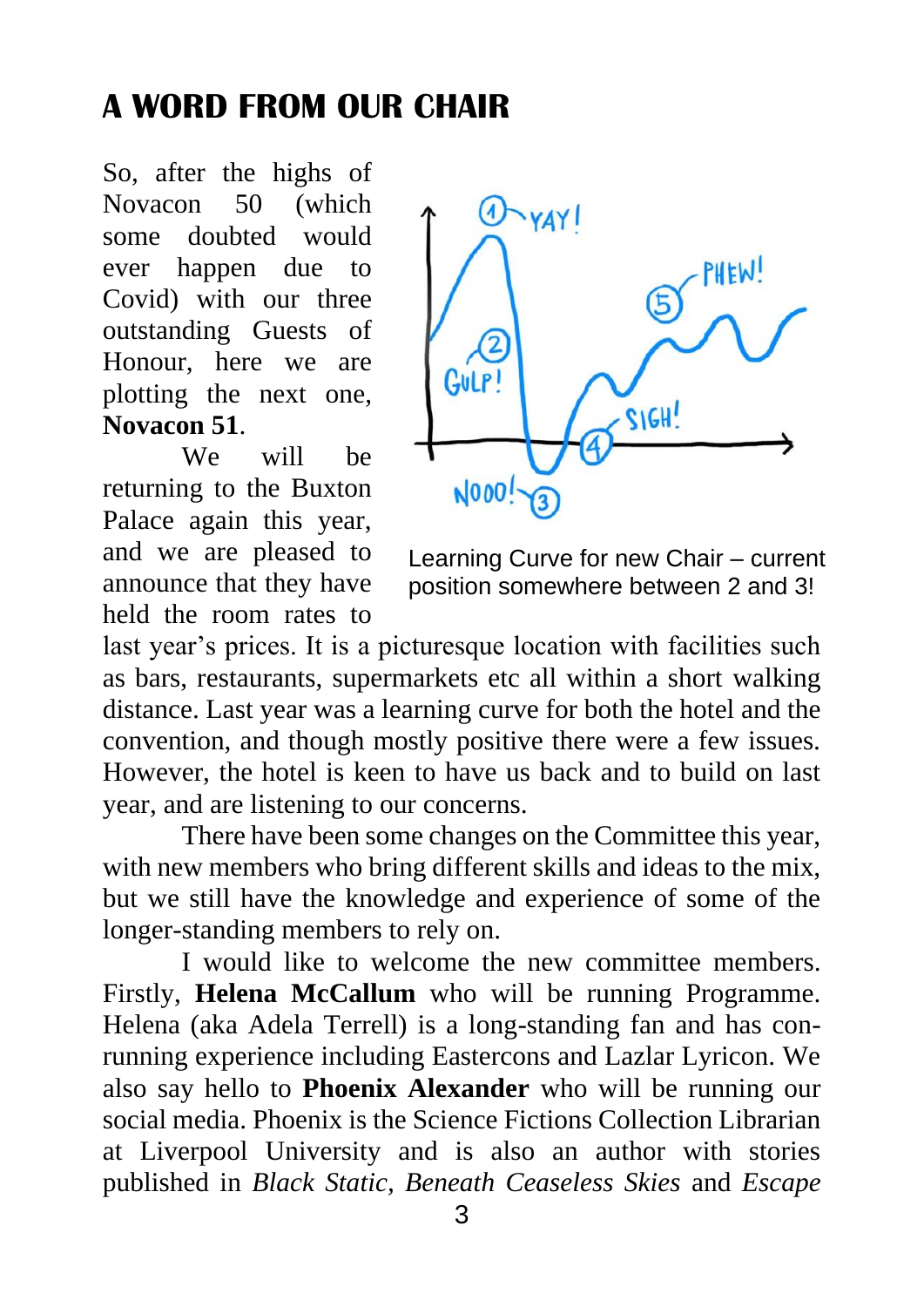*Pod* etc. We also welcome back **Helena Bowles** who after a period of ill health is re-joining the Committee as Secretary. I will also be adding to my role in Publications by taking over as Chair (eek!). Please be patient as I learn the ropes (though I do have an excellent team to keep me straight).

I should also note that work has been going on 'behind the scenes' to improve the website and this should hopefully go live very soon at www.novacon.uk/n51/

So, what can you expect this year? Well, all the usual. The Scientific Talks, the panel discussions, the art show (now in daylight!), some excuse for wine and nibbles on Friday, the beer tasting and guest banquet on Sunday night, and so on. There will also be the 'Off Piste' programme in the smaller function rooms at the Art Show end of the hotel. However, we can always do with new and interesting ideas from our members, so please feel free to contact us with any thoughts.

I am also very pleased that this year's **Guest of Honour** is the wonderful **Gareth Powell**. He has been publishing SFF for over a decade and has won two BSFA awards. For those of you who aren't aware of his work, there is more information later in this PR. We will also have the added bonus that Gareth will be accompanied by his fiancée, (his wife by the time of the convention), **J. Dianne Dotson**, who is also a published SF/Science Writer. Looking forward to seeing everyone in November. *Carol*

## **HOTEL & CONVENTION INFORMATION**



Palace Hotel Buxton Palace Road Buxton SK17 6AG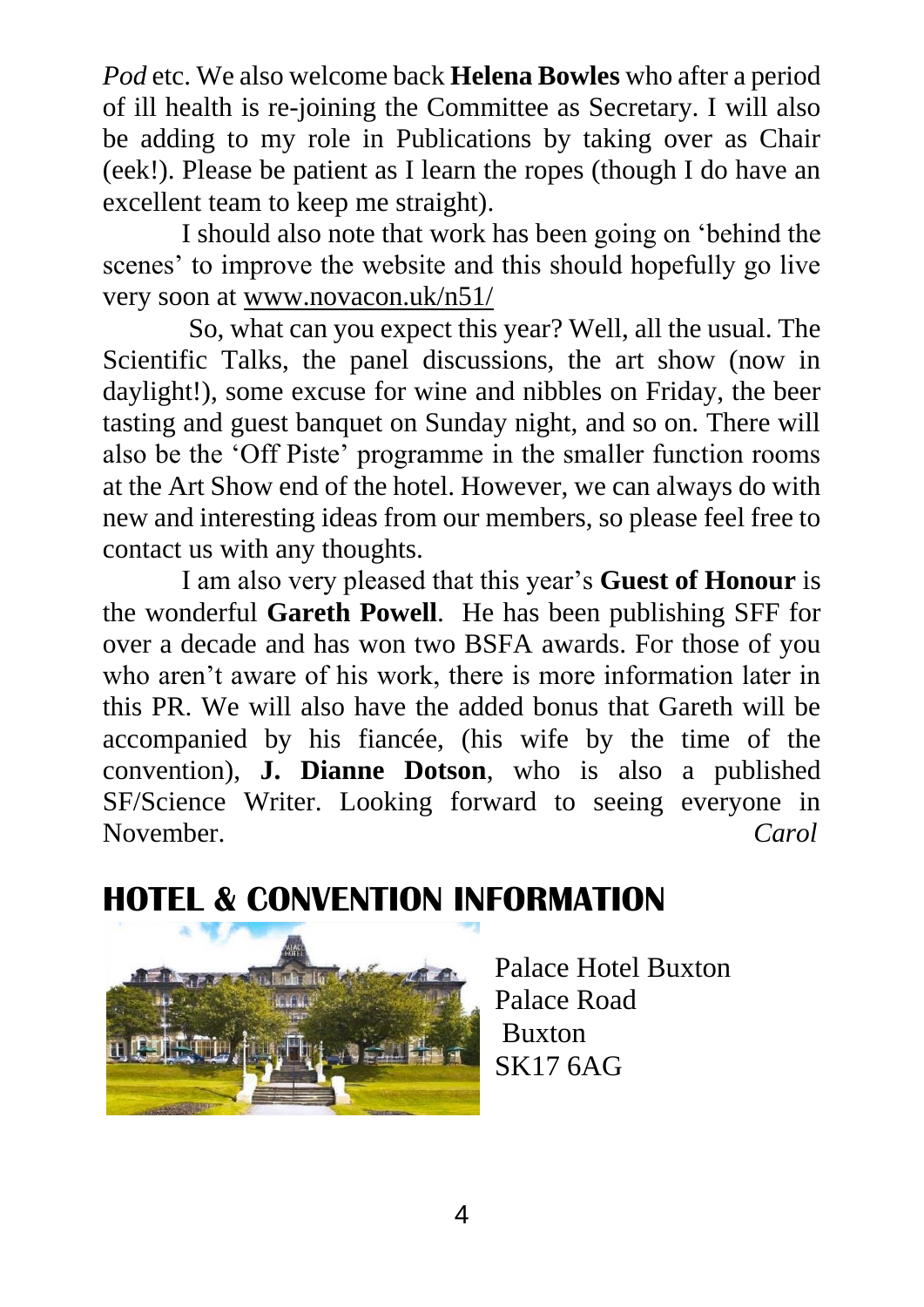For Novacon 51 we will be returning to the Palace Hotel in Buxton in the Peak District.

As before, all the convention rooms including Programme, Off-Piste, Art show and Dealers are all on the ground floor. The bars and toilets are also on the ground floor and there is plenty of seating.

We are pleased that we have managed to keep the Room rates the same as last year.

#### Convention room rates

Rooms are: £45 per person per night for a double/twin room

£60 per person for a single room.

Room rates include breakfast. There are also a limited number of

family rooms (2 adults and 2 children) and a few accessible rooms. There is ramp access at the rear of the hotel for those with difficulty with steps. Please note if you have



specific requirements, don't hesitate to contact the hotel directly at 01298 22001 option 6.

The whole hotel is light and airy with high ceilings and some



impressive decor. And a conservatory. And the longest continuous wrought-iron bannister in Britain, or was it Europe? And possibly a ghost. There is a swimming pool (open at time of last hotel visit) and gym/spa facilities (service may be limited so please contact hotel directly for more information).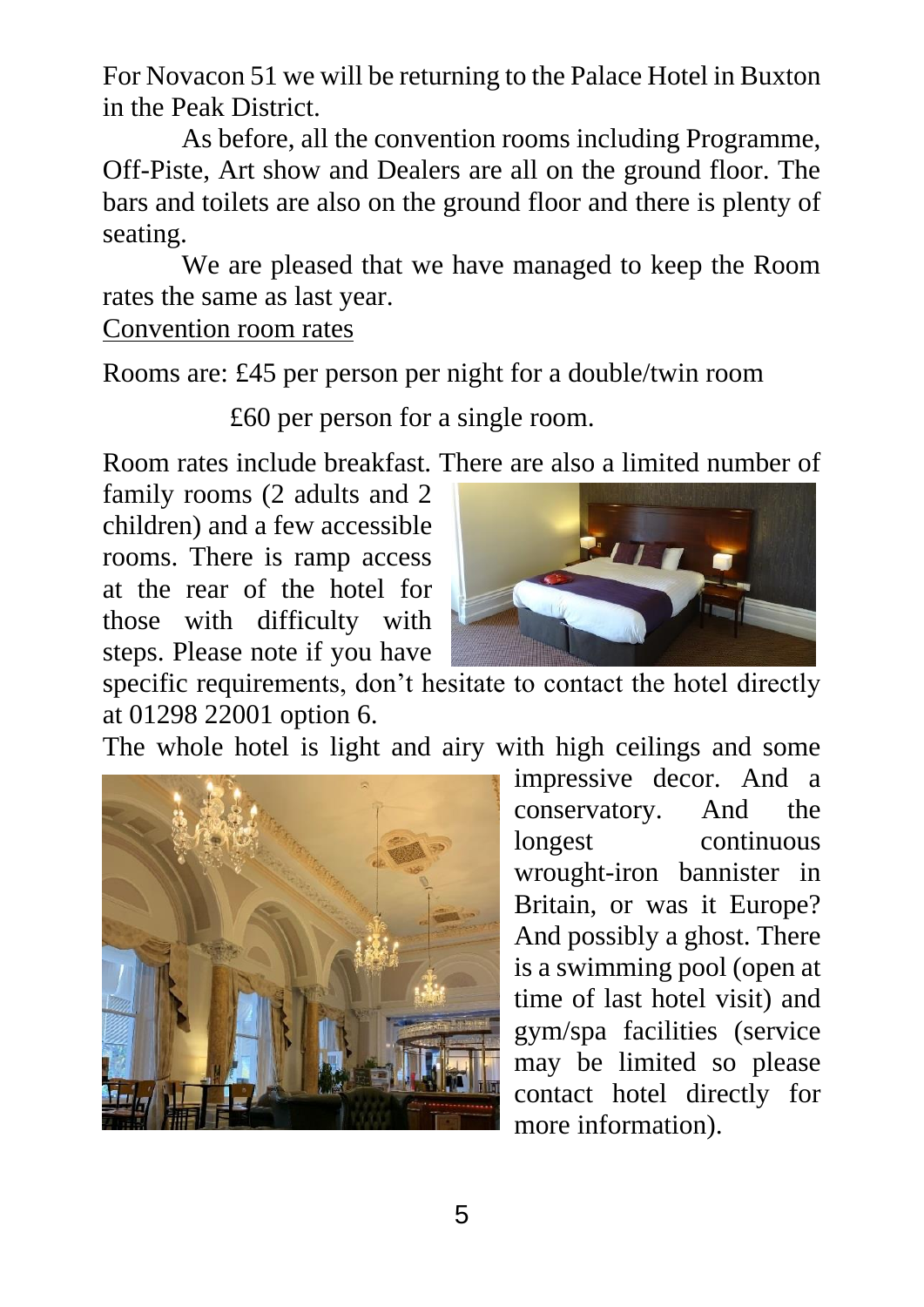Buxton itself is a thermal spa town, with lots of interesting buildings and places to visit for those who wish to venture outside the hotel. These include the Opera House, the Devonshire Dome (once the largest unsupported dome in the world), a restored Georgian crescent and the ornamental Pavilion Gardens. There are supermarkets nearby (Waitrose, Aldi & Sainsburys Local) and plenty of cafés and restaurants. More information can be found at www.visitbuxton.co.uk.

To book, please fill in the hotel booking form and send it to the address on the form. The form can be downloaded from the website (www.novacon.uk/n51/). Once complete, send it to Steve Lawson at the address on the form as soon as possible for processing.

### **GUEST OF HONOUR – GARETH L POWELL**



We are pleased that Gareth Powell has agreed to be our Guest of Honour. For those who aren't aware, he has been publishing SF for over a decade. I first saw him when he was Guest of Honour at Bristol Con and then again when he was also a guest at the Birmingham SF Group in 2019. I am sure you will enjoy meeting him.

Gareth was born in Bristol, England. He began writing at

school and university and was fortunate to count Diana Wynne Jones and Helen Dunmore as early mentors. He has been described as "a creative and literate space opera author" by *Publishers Weekly* and as "an eloquent and engaging writer who manages to balance epic exposition, jaw-dropping action (or horror) and introspective personal moments without ever losing control of the pace" by *Grimdark Magazine*. All I can add, far less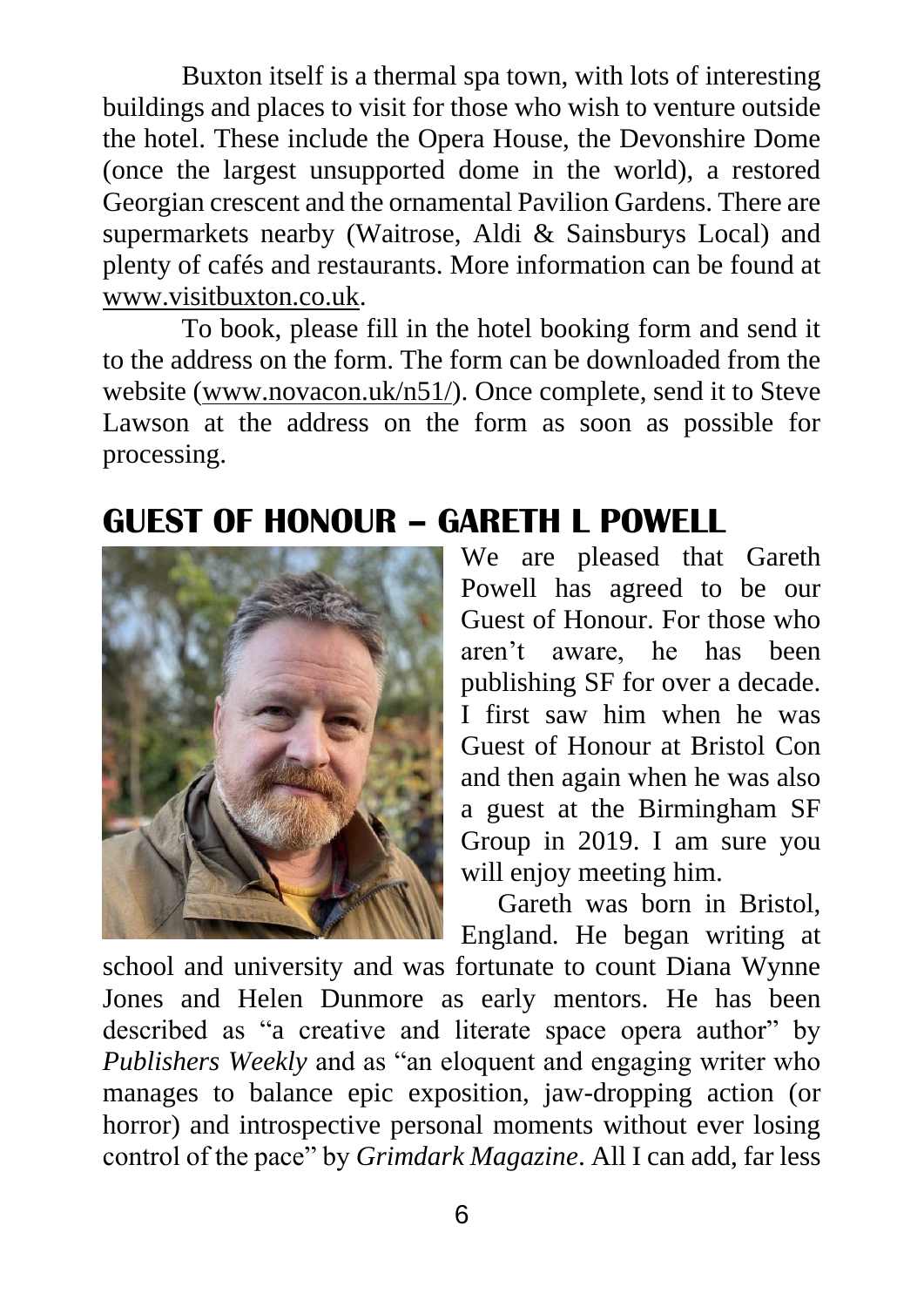eloquently, is that he writes hugely entertaining space operas but

with characters of depth, heart and compassion.

His first collection (THE LAST REEF AND OTHER STORIES) was published in 2008 by Elastic Press and featured stories around a theme of "Who will you try to save when your world falls apart?". His first novel, SILVERSANDS was published by Pendragon Press in 2010 and was a cyberpunk tale of political intrigue, digital ghosts and corporate assassins.

Moving to a bigger publisher, Solaris (now part of Rebellion Publishing), his next novel was THE RECOLLECTION, a space opera involving time travellers, a





machine mind and aliens in need of help. This has been recently republished as a 10th Anniversary edition

It was his next novel, ACK-ACK MACAQUE (Titan Books, 2012) which brought him to wider prominence. It features a cigarchomping, hard-drinking, flying ace of a monkey who escapes from a videogame into an alternate 21st century! It won the BSFA Award for Best Novel in 2013 and was also a finalist for the Best Translated Novel in the Japanese Seiun Awards. This

was followed by two sequels, HIVE MONKEY and MACAQUE ATTACK. Following on, Gareth has written three novels in the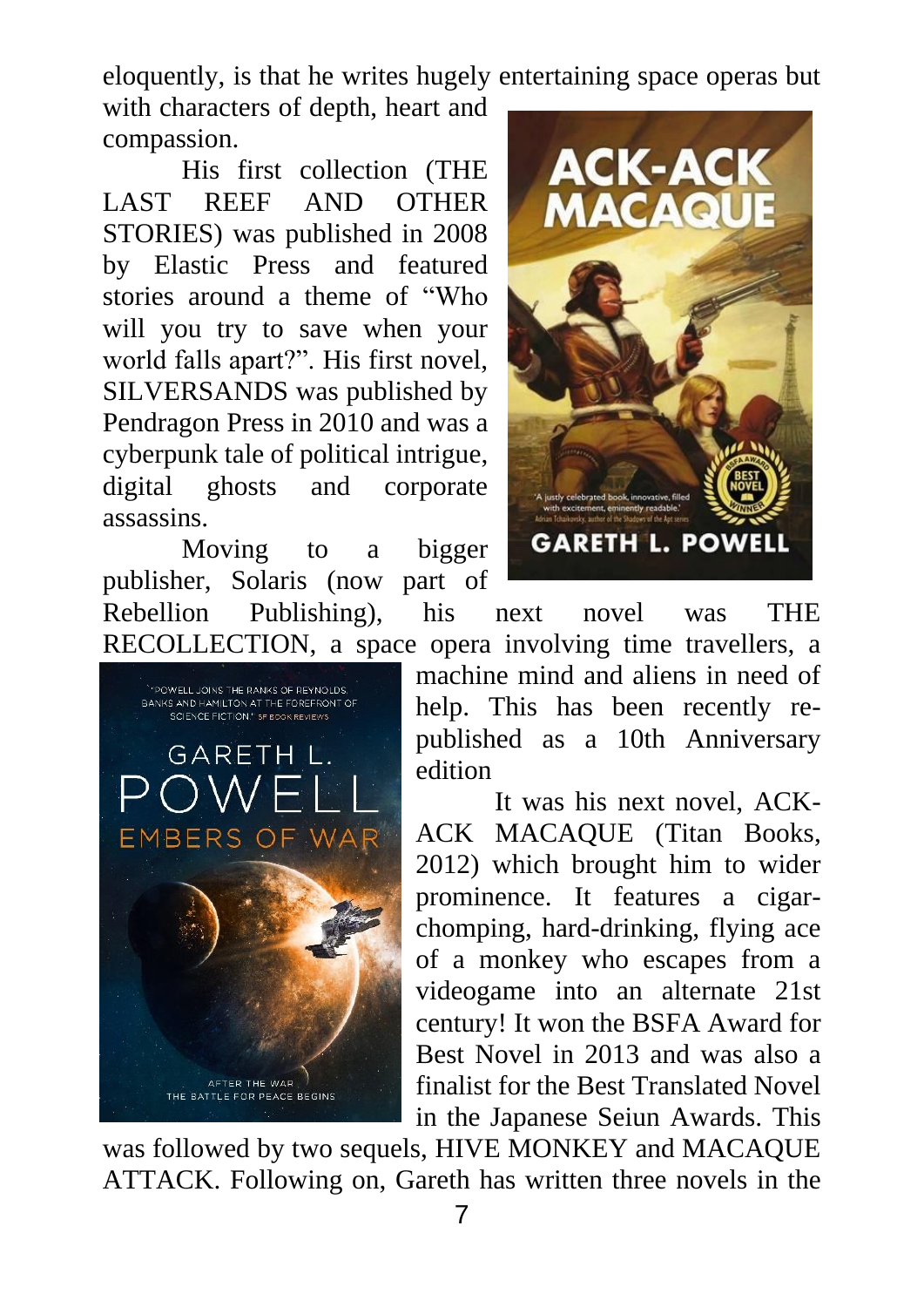space opera series, *Embers of War*. The first novel in the series, EMBERS OF WAR was published in 2018, followed by FLEET OF KNIVES (2019) and LIGHT OF IMPOSSIBLE STARS (2020). They feature the spaceship, *Trouble Dog* and her crew.

Unlike many SFF novels, the story is set after a massive interstellar war as people try to rebuild. The characters (including Trouble Dog) are emotionally damaged and have left the military and joined the House of Reclamation, an organisation devoted to rescuing people in distress. Needless to say, it all goes wrong and they encounter 'David versus Goliath' confrontations, chases and extinction-level threats. EMBERS OF WAR won the BSFA Award – Best Novel in 2018 and was shortlisted for the Locus Awards. The sequels were both shortlisted for



BSFA Awards, with FLEET OF KNIVES also being shortlisted for the *Locus* Award. The series is currently being adapted for television by Stampede Ventures, with Breck Eisner (who directed many episodes of *The Expanse*) as Director.

His latest novel, STARS AND BONES was published last month (March 2022) and is the first in a new series, *The Continuance*. Set 75 years into the future, humanity has been cast from a dying Earth to wander the stars in a vast fleet of arks, and now a terrifying new threat is killing the last remains of humanity.

As well as longer fiction, Gareth has written shorter fiction including novellas and short stories, appearing in in various magazines and collections such as Tor.com, Newcon Press, *Interzone* and *Clarkesworld.* His fantasy/detective novella RAGGED ALICE was a finalist for the BSFA for Shorter Fiction in 2019. As we go to press, his novella LIGHT CHASER (cowritten with Peter Hamilton) is a finalist for the BSFA Award for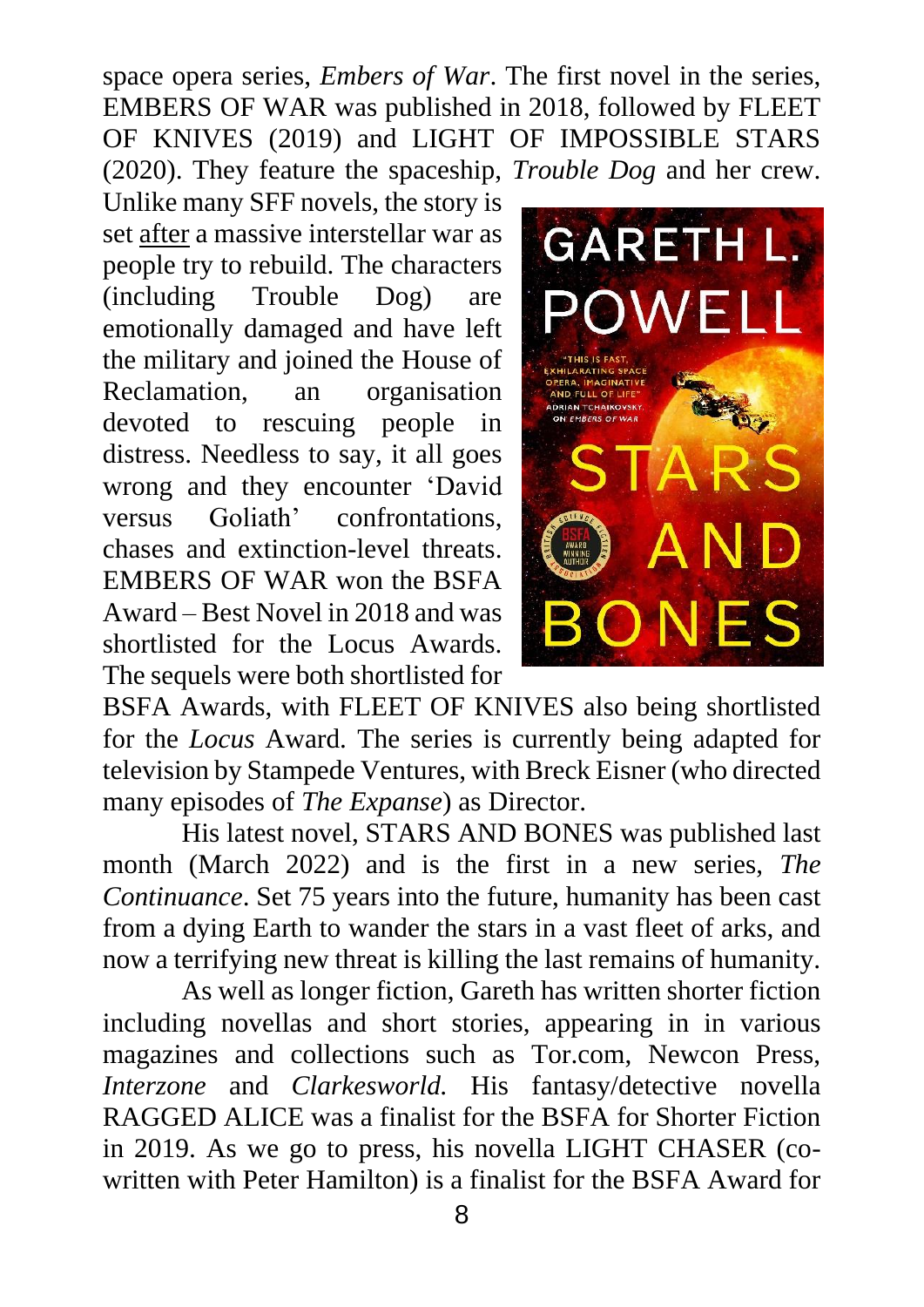Best Shorter Fiction, and his short story "Ride the Blue Horse" was also a finalist in the 2015 BSFA awards.



He has also written about Science Fiction and the craft of writing. His non-fiction book ABOUT WRITING (Luna Press) was published in 2019, and an expanded and revised version is being published later this year by Gollancz. The original was a finalist for BSFA Non-Fiction Award in 2019.

He has also written freelance articles, interviews and reviews including for *The Guardian*, *SFX* magazine, *2000 AD* and *The Irish Times.* He is also a regular monthly

columnist for *The Engineer*.

He is well-known in the SFF community for mentoring creativity and nurturing new talent and has run creative writing workshops and given talks at UK universities, Arvon Foundation, and various literature festivals and is also very supportive of new writers via his Twitter profile (@garethlpowell).

*(Based on information taken from www.garethlpowell.com* and *www.isfdb.org)*

#### BIBLIOGRAPHY

#### Fiction Series

- *Ack-Ack Macaque* (Titan Books)
	- o ACK-ACK MACAQUE (**2012**)
	- o HIVE MONKEY (**2013**)
	- o MACAQUE ATTACK (**2014**)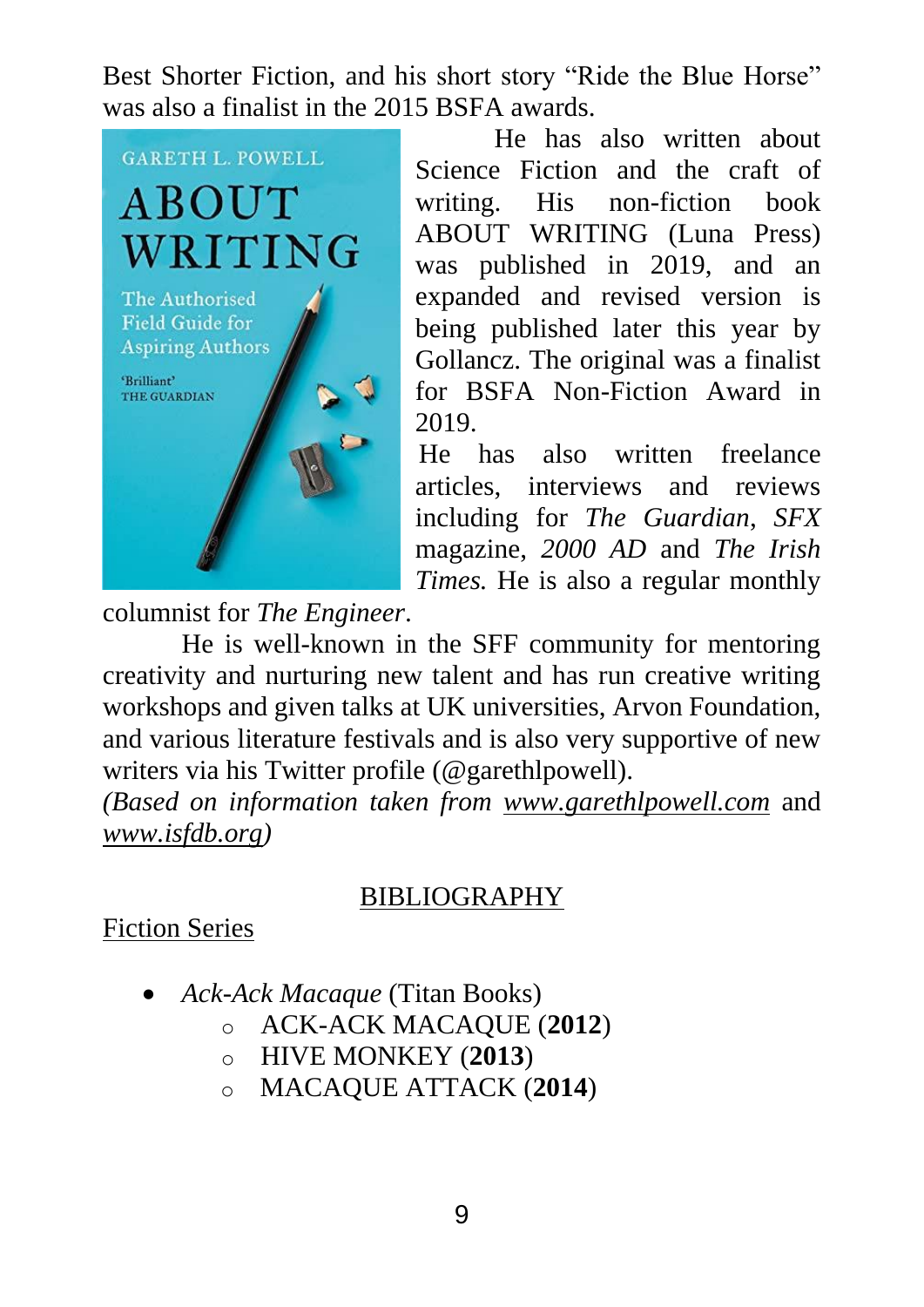- *Embers of War* (Titan Books)
	- o EMBERS OF WAR (**2018**)
	- o FLEET OF KNIVES (**2019**)
	- o LIGHT OF IMPOSSIBLE STARS (**2020**)
- *The Continuance* (Titan Books)
	- o STARS AND BONES (**2022**)

Stand-Alone Novels

- THE RECOLLECTION (Solaris Books, **2011**)
- SILVERSANDS (Pendragon Press, **2010**)

Novellas

- LIGHT CHASER by Gareth L. Powell and Peter F. Hamilton (Tor.com, **2021**)
- DOWNDRAUGHT (**2020**)
- RAGGED ALICE (Tor.com, **2019**)

Collections

- ENTROPIC ANGEL & OTHER STORIES (NewCon Press, **2017**)
- THE LAST REEF & OTHER STORIES (Elastic Press, **2008**)

Non-fiction

- ABOUT WRITING (Gollancz, **2022**) Expanded and republished.
- ABOUT WRITING (Luna Press, **2019**)

#### CONVENTION TABLES

These are free to anyone who is running a convention. Contact Tony for reservations.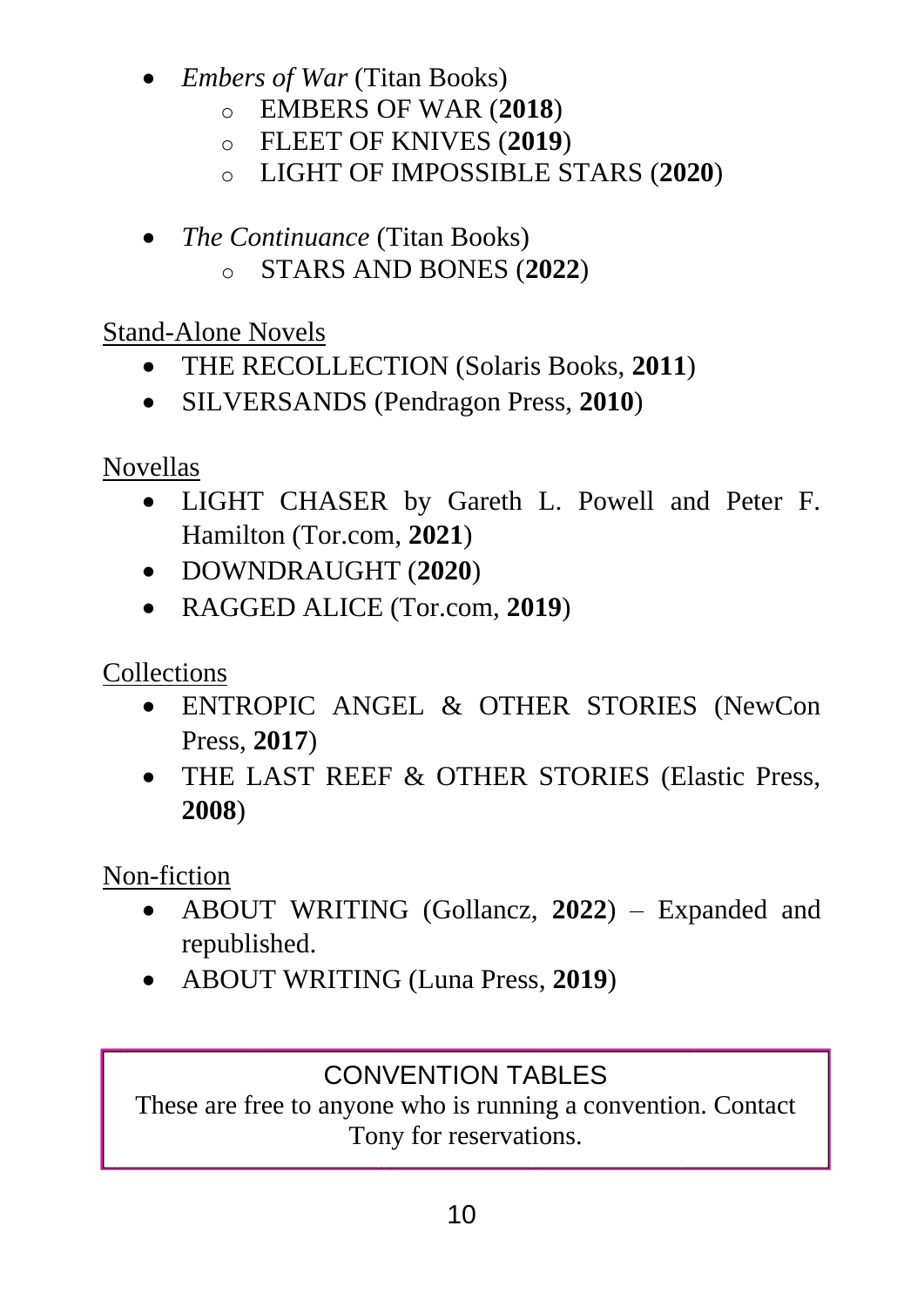## **CODE OF CONDUCT**

A Convention is a private event and, as such, the Committee has always had the right and the ability to remove any attendee for antisocial behaviour. Over recent years, it has become standard practice for such events to publish a Code of Conduct providing guidelines as to what that antisocial behaviour may include.

The Code of Conduct is a living document. It evolves, intending always to reflect current best practice. The version in use at each Novacon is fixed in advance of the convention, and the version for Novacon 51 will be available on the website (www.novacon.uk/n51/) and will be printed in the convention Programme book. It should be noted that the Code of Conduct governs not only behaviour at Novacon, but also in certain spaces elsewhere, including but not limited to activity online, such as in messages or replies to Novacon accounts on social media, and posts in Novacon pages and groups. The Novacon Code of Conduct team receives complete information from preceding Novacon Code of Conduct teams, and passes complete information to future Novacon Code of Conduct teams. It also maintains an awareness of activity which has been of concern to other conventions. For most people, the simple principle of, "Behave like a decent human being," is enough of a guideline. However, if in any doubt, please consult the Novacon website or contact the team at CodeOfConduct@novacon.uk

#### ART SHOW

If you want to show your art it is free to convention members, but you will need to reserve space. So, contact us to discuss what you need and so that we can do a little planning. If you have any questions related to the art show, please contact Serena.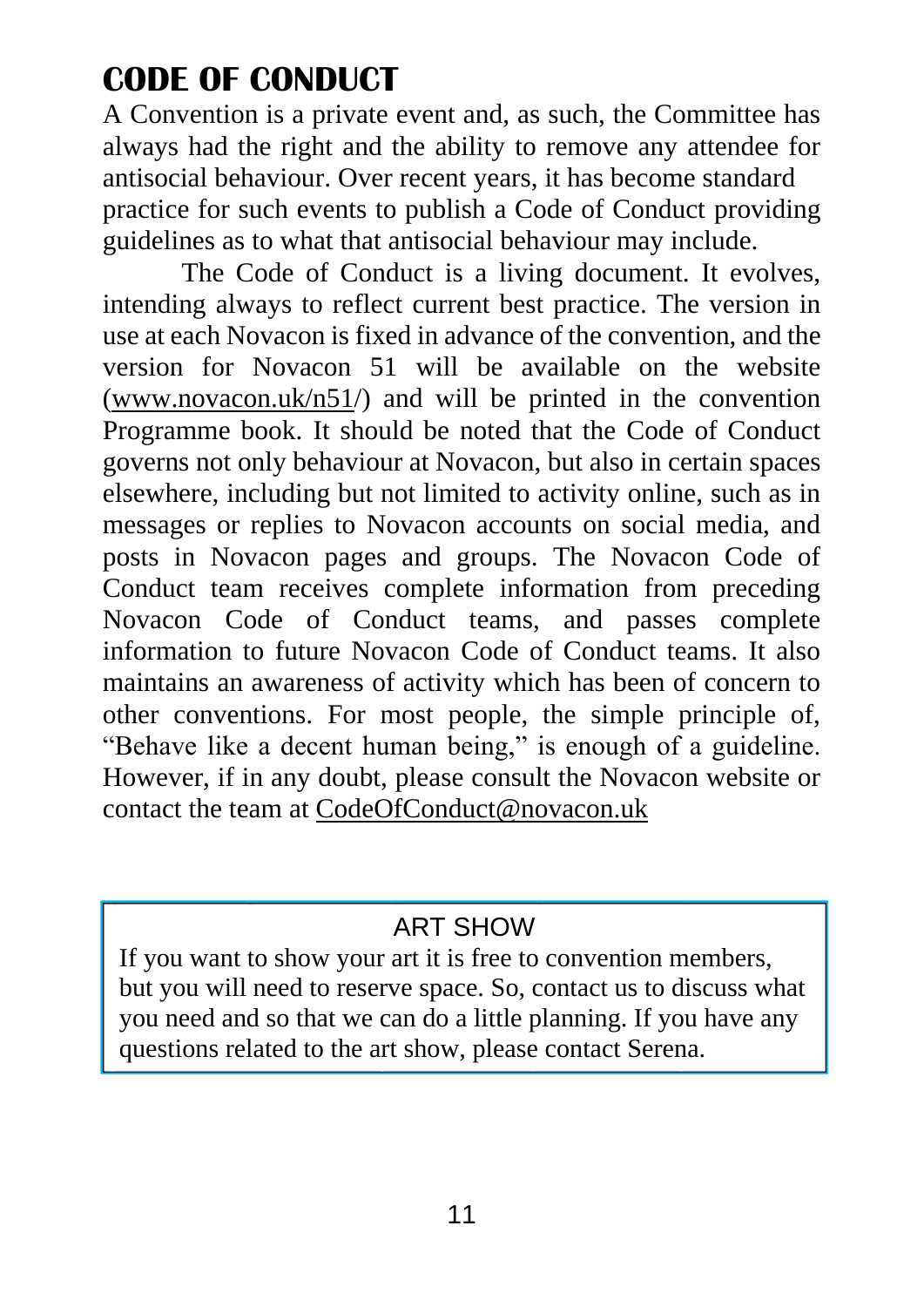## **1972 AWARD WINNERS – WHO DO WE REMEMBER?**



Looking at the recently published Hugo and BSFA finalists made me think back to how different the SF field is now compared to then. I wondered how many of the names in the 1972 lists would still be familiar some 50 years later? I also wonder how well-remembered some of today's crop of writers will be another 50 years into the future, although unfortunately unless medicine suddenly makes massive strides in anti-aging, I am unlikely to find out. Who are going to be the classic writers of the future?

While I can only speculate about the latter, and I am sure each of us have different ideas, we can look back those 50 years to see who was being lauded in the Awards. Whether we still remember their names will also vary, depending on the age of the person and at what age they started reading SF. Some of us got an early start: thanks to my Dad's bookshelves and being a precocious reader, I was started reading SF while still in single figures and into my early teens. Others will have not started till later. That being said, there will still be some names that most people will recognise.

So at Novacon 2, what would your keen, young SF fan be reading? In the SF world, the finalists for the Hugo Award for Best Novel included Ursula K Le Guin (THE LATHE OF HEAVEN), Anne McCaffrey (DRAGONQUEST), Roger Zelazny (JACK OF SHADOWS), Robert Silverberg (A TIME OF CHANGES) and Philip José Farmer who was the winner with TO YOUR SCATTERED BODIES GO.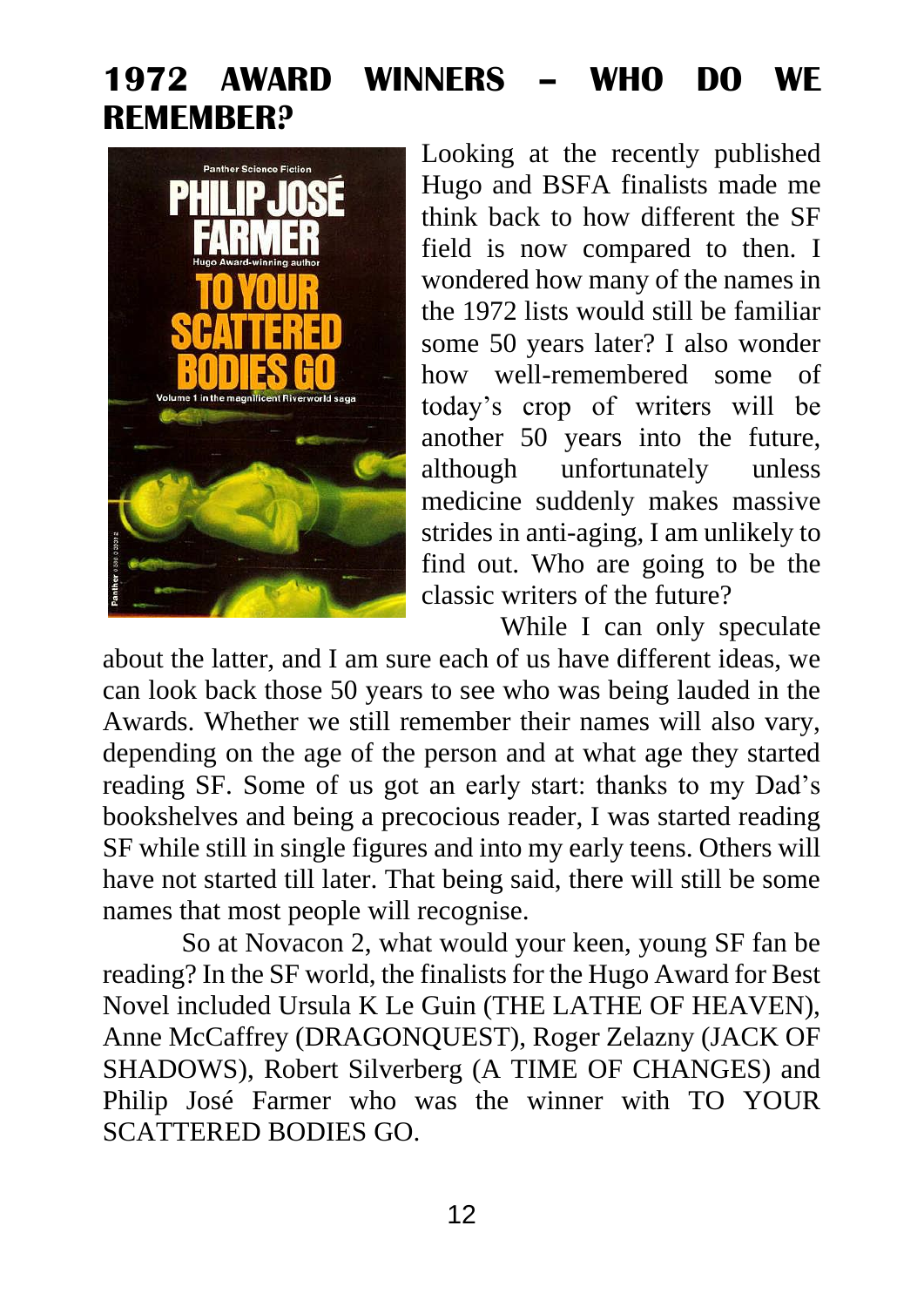Of note is that all of them (as far as I am aware) were US authors. The Brits do get a mention in the Best Novella category, with Arthur C. Clarke (A MEETING WITH MEDUSA) and John Brunner (DREAD EMPIRE). Again, these are authors most of us will know. Interestingly, although I know all the names, I am not aware of some of the works mentioned e.g. those by Silverberg, Zelazny and Brunner. What is also interesting is that 2 of the 5 Best Novel finalists were women, which was not usual then. In contrast, as far as I know (and apologies if I mis-gender someone) there are four women and two men on the current list. The list is still US-dominated, though there are at least now more people of colour gaining recognition.

I wanted to compare the BSFA Awards (as more representative of British interests) but unfortunately there were no awards that year due to insufficient<br>votes. The winners from the winners from the surrounding years were Brian W. Aldiss (1972) for a collection THE MOMENT OF ECLIPSE (not familiar to me) and Arthur C Clarke (1973) for RENDEZVOUS WITH RAMA which I should hang up my SF fan credentials if I didn't know.

Finally, the Nebula Awards were quite different to the Hugo finalists with nobody appearing on



both lists. The Best Novel went to Isaac Asimov for THE GODS THEMSELVES. Obviously, people still remember Asimov (for good and bad reasons) and the novel is still reasonably wellknown though not his most famous. Other finalists were Norman Spinrad (THE IRON DREAM), John Brunner (THE SHEEP LOOK UP – a superb book), David Gerrold (WHEN HARLEY WAS ONE) and George Alec Effinger (WHAT ENTROPY MEANS TO ME). Personally, I have never heard of Effinger and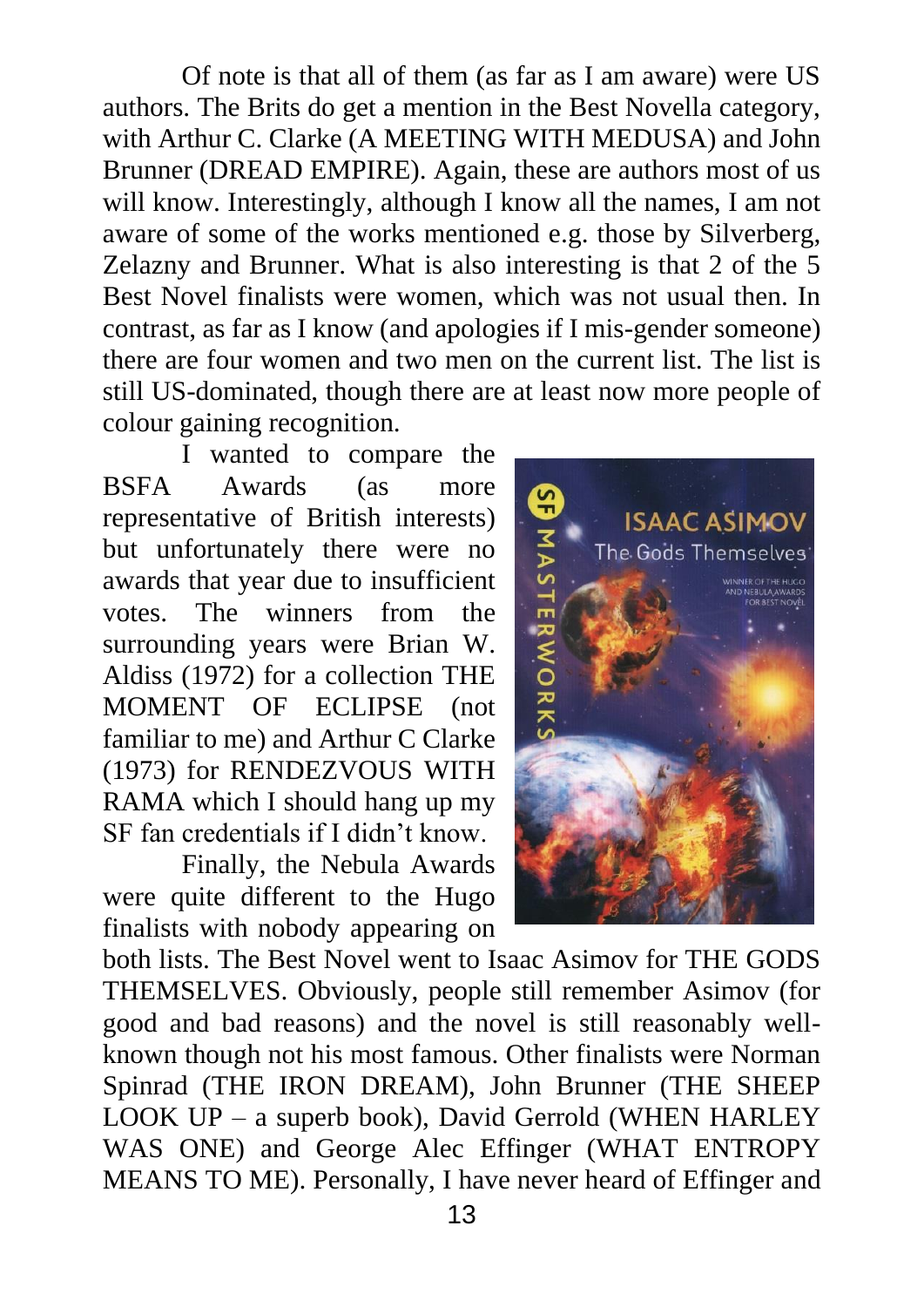I only know of David Gerrold because of *Star Trek* and Tribbles. While I have heard of and read some Spinrad, I suspect he is someone who is slipping out of memory as newer generations arrive. Unlike the Hugos, there is no female representation on the list, and as far as I am aware, all authors were white and with the exception of John Brunner, all were American.

As I said at the beginning, my views of who has been remembered will be different to other people. It would be interesting to see how different those views are – perhaps a bar conversation to be had sometime! *Carol Goodwin*

#### **COVID POLICY AT NOVACON**



While there are no official government coronavirus restrictions at the moment, we cannot be clear about what the situation will be in November, or what the government or the venue will require then. Therefore, we

can't produce a risk assessment or policy until much closer to the day. We are monitoring the situation and will liaise with the hotel as well. When we have clearer information, we will assess and inform you if any restrictions are needed.

#### DEALERS' TABLES

Dealers' tables (6 ft) are available at £20. Dealers normally have to be a member of the convention but we are happy to talk about this. Also, we are open to discussion if you wish to only come for one day. Contact Tony at the email address on Page 2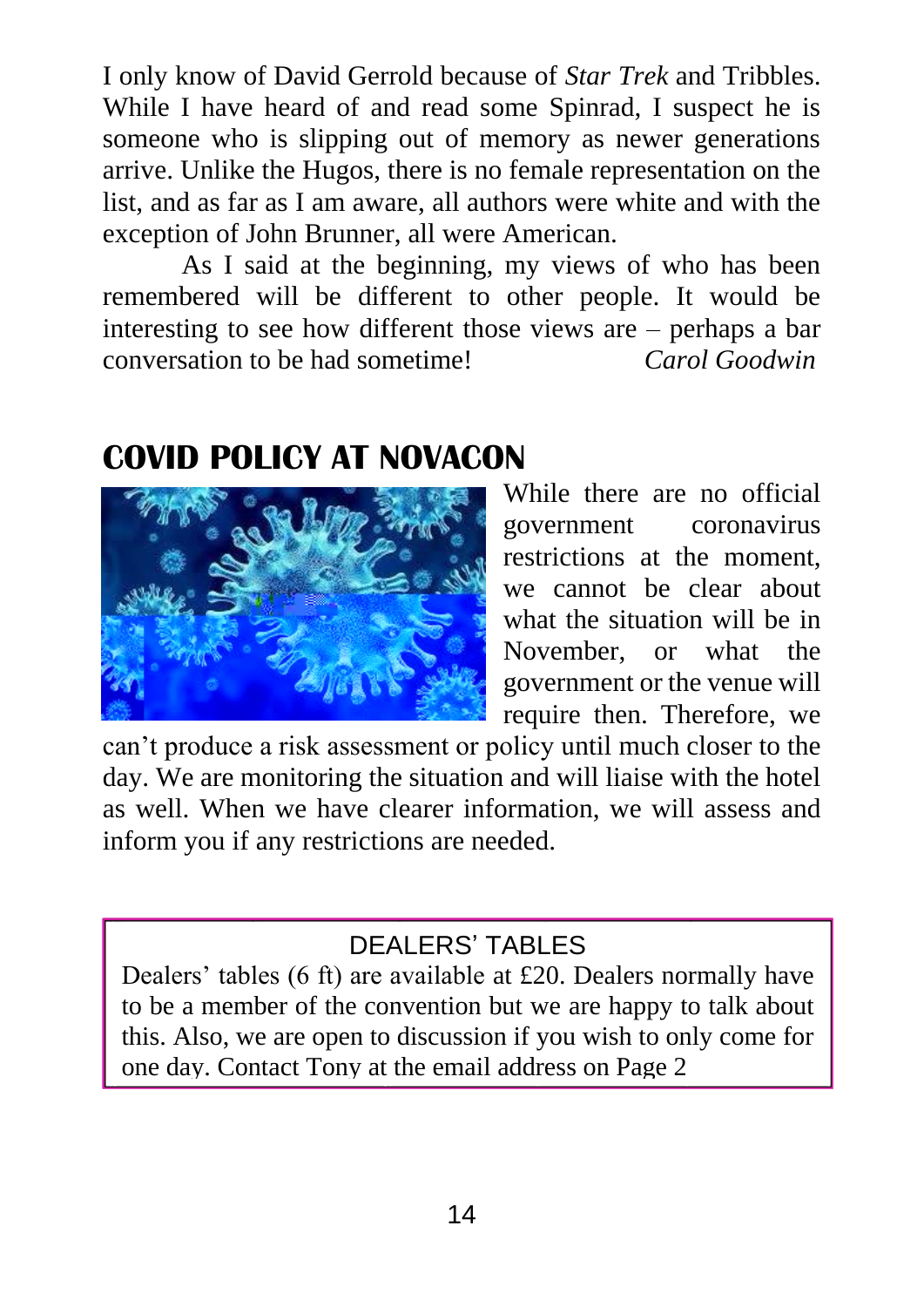

#### MEMBERSHIP LIST APRIL 2022

- 1. Gareth L Powell
- 2. Carol Goodwin
- 3. Phoenix Alexander
- 4. Helena Bowles
- 5. Serena Culfeather
- 6. Steve Lawson
- 7. Helen McCallum
- 8. Alex Storer
- 9. John Wilson
- 10. Tony Berry
- 11. Alice Lawson
- 12. Nick Mills
- 13. Marcus Rowland
- 14. Jim Walker
- 15. Simon Dearn
- 16. Luke Smith
- 17. Adrian Snowdon
- 18. Anne Woodford
- 19. Alan Woodford
- 20. Steve Dunn
- 21. Niall Gordon
- 22. John Coxon
- 23. Chris Stocks
- 24. Rob Jackson
- 25. Caroline Mullan
- 26. Brian Ameringen
- 27. Emjay Ameringen
- 28. ½r
- 29. Dave Hicks
- 30. Peter Hicks
- 31. Cat Coast
- 32. William Goodall
- 33. Charlotte Bulmer
- 34. Jamie Scott
- 35. Omega
- 36. Harry Payne
- 37. Hal Payne
- 38. Jodie Payne
- 39. Martin Smart
- 40. Melica Smith